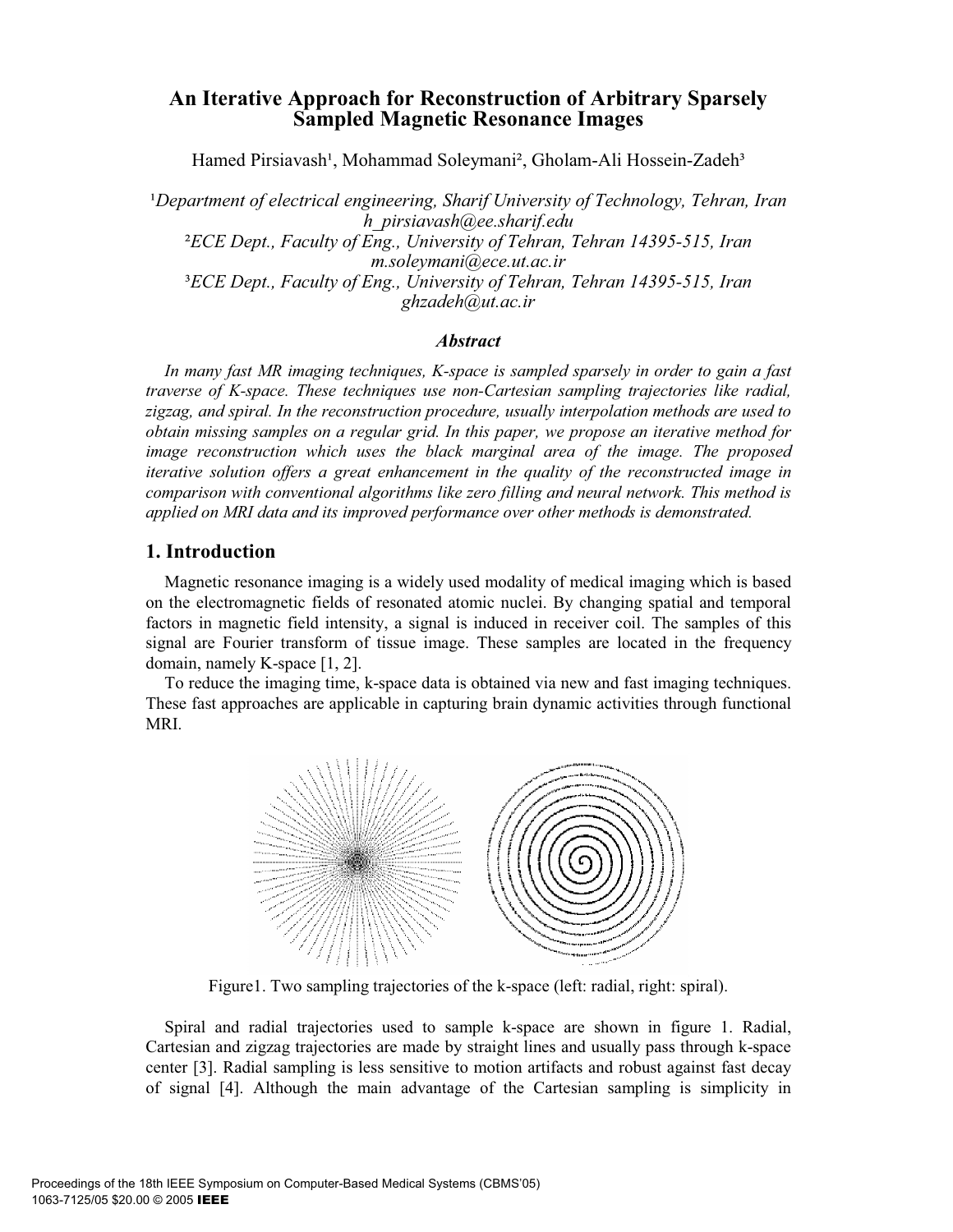reconstruction through inverse FFT, this sampling process is usually time consuming. On the other hand, non-Cartesian trajectories offer lower imaging time in the expense of higher computational complexity needed for image reconstruction from sparsely sampled k-space [1,2].

The reconstruction techniques are described in section 2. The proposed algorithm comes in section 3 and implementation results are illustrated in section 4. Finally, the conclusion is discussed.



Figure 2.Left: Original image; Right: Reconstructed image using zero filling method

## **2. Reconstruction techniques from sparsely sampled K-space**

The missing samples are replaced by zero in zero-filled k-space. By this strategy, although the reconstruction procedure is fast, the image quality will be poor. One example of an MR image reconstructed by this technique is shown in figure 2. The linear and bilinear interpolations are other strategies of calculating missed samples [2]. Bayesian estimation is also used as an alternate technique for reconstruction of sparsely sampled k-space [1]. In the literature, an iterative approach is also used for reconstruction which avoids the problem of degrading image quality [5]. Reczko and his colleagues in [4] introduced a machine learning approach via artificial neural networks in order to compute missed samples.

### **3. Iterative method**

Most MR images have black areas around their contents. This fact is the key point of this new algorithm. In complete Cartesian sampling, the DFT and IDFT equations relate k-space samples and image pixels but in sparsely sampled k-space the equations are ill-posed. Using samples of k-space and some known pixels which are black around image, some numerical solutions are available to recover missed samples. This paper proposed a fast and simple numerical solution for these equations using an alternation between the k-space and the spatial domain. The diagram of the proposed algorithm is shown in figure 3.

In the first stage, one image is reconstructed by zero filling method then a bounding box for the image contents is extracted using Sobel edge detection method. In the zero-filled image surrounding pixels are not purely black; hence, we should set a periphery for the image and force the surrounding pixels to be zero. In the next step, modified k-space values are computed with FFT that results in a regular grid. In this grid the values of some pixels that belong to the sampling trajectories are replaced with the original measured data, and the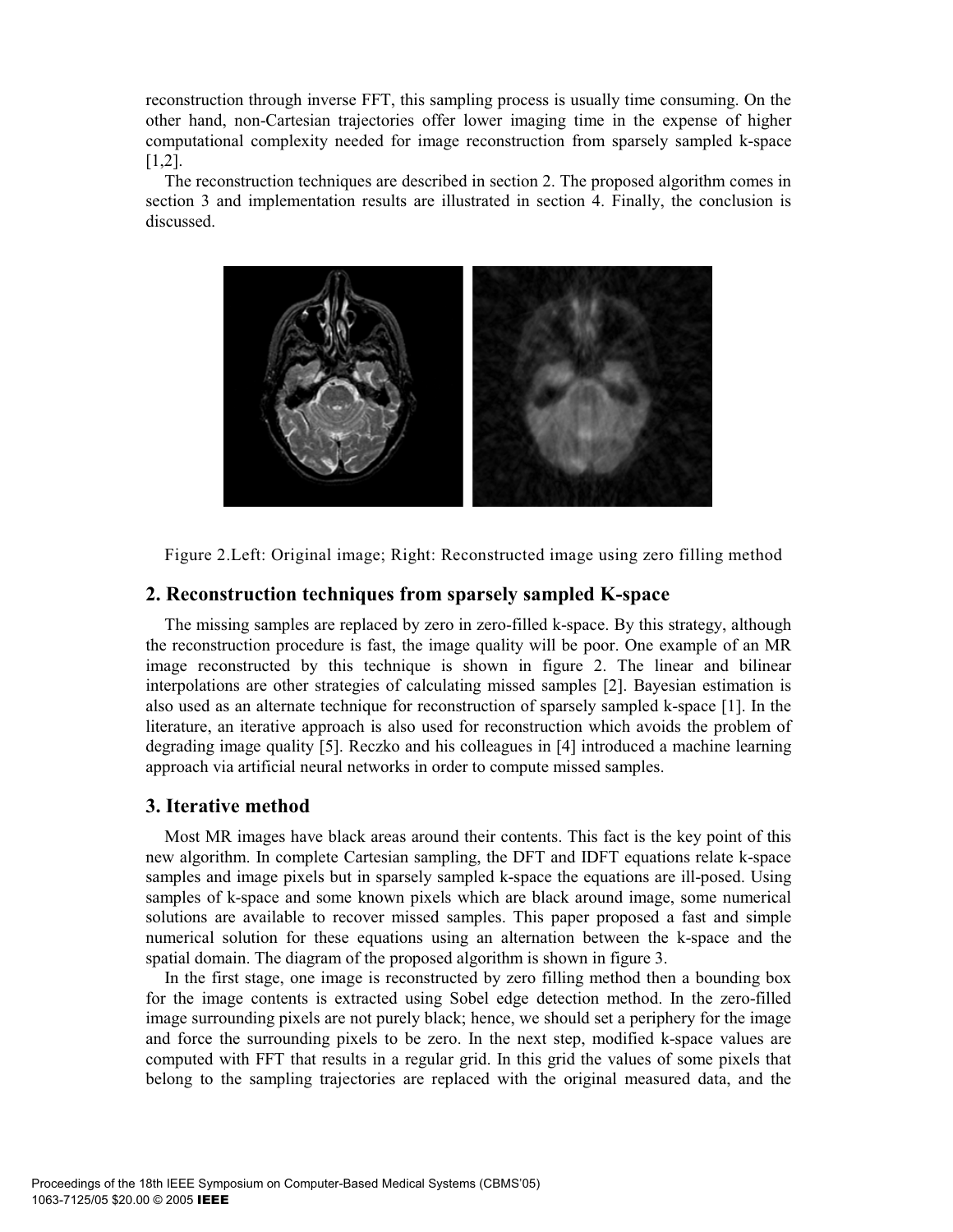image is reconstructed again. This process is repeated in a conditional loop to reach an enhanced MR image. The loop end condition will be met when the mean square difference between outputs of two successive iterations become less than a predefined threshold or the iteration number reaches the maximum value. To improve iteration result, bounding box should be updated after each stage. Putting edge detector block in the loop makes a great enhancement over results because it increases the number of known parameters during iterations.



Figure 3.Block diagram of the proposed algorithm

#### **4. Implementation and results**

Zero filling, neural networks [4] and our proposed method are implemented in MATLAB platform and applied to 117 randomly selected MR images from database of Harvard human brain atlas ("http://www.med.harvard.edu/AANLIB/"). In these implementations, image quality is measured using two different quantitative parameters. The first one is the peak signal to noise ratio and the other named RMS-SNR proposed by Dologlou et al. [6] is defined below.

$$
image\_resid = image\_orig - \frac{\sum \sum image\_recon(i,j) \cdot image\_orig(i,j)}{\sum \sum image\_recon(i,j) \cdot image\_recon(i,j)} \cdot image\_recon
$$
  
RMS\\_SNR = 10·log<sub>10</sub> 
$$
\frac{\sum \sum image\_orig(i,j) \cdot image\_orig(i,j)}{\sum \sum image\_resid(i,j) \cdot image\_resid(i,j)}
$$

The implemented neural network is a multi layer perceptron which has 48 inputs, 20 hidden and 2 output neurons. The training set is selected from six images sampled by both radial and spiral trajectories. The neural network inputs are both real and imaginary part of the neighboring point values in K-space and the outputs contain two parts of the center point complex value.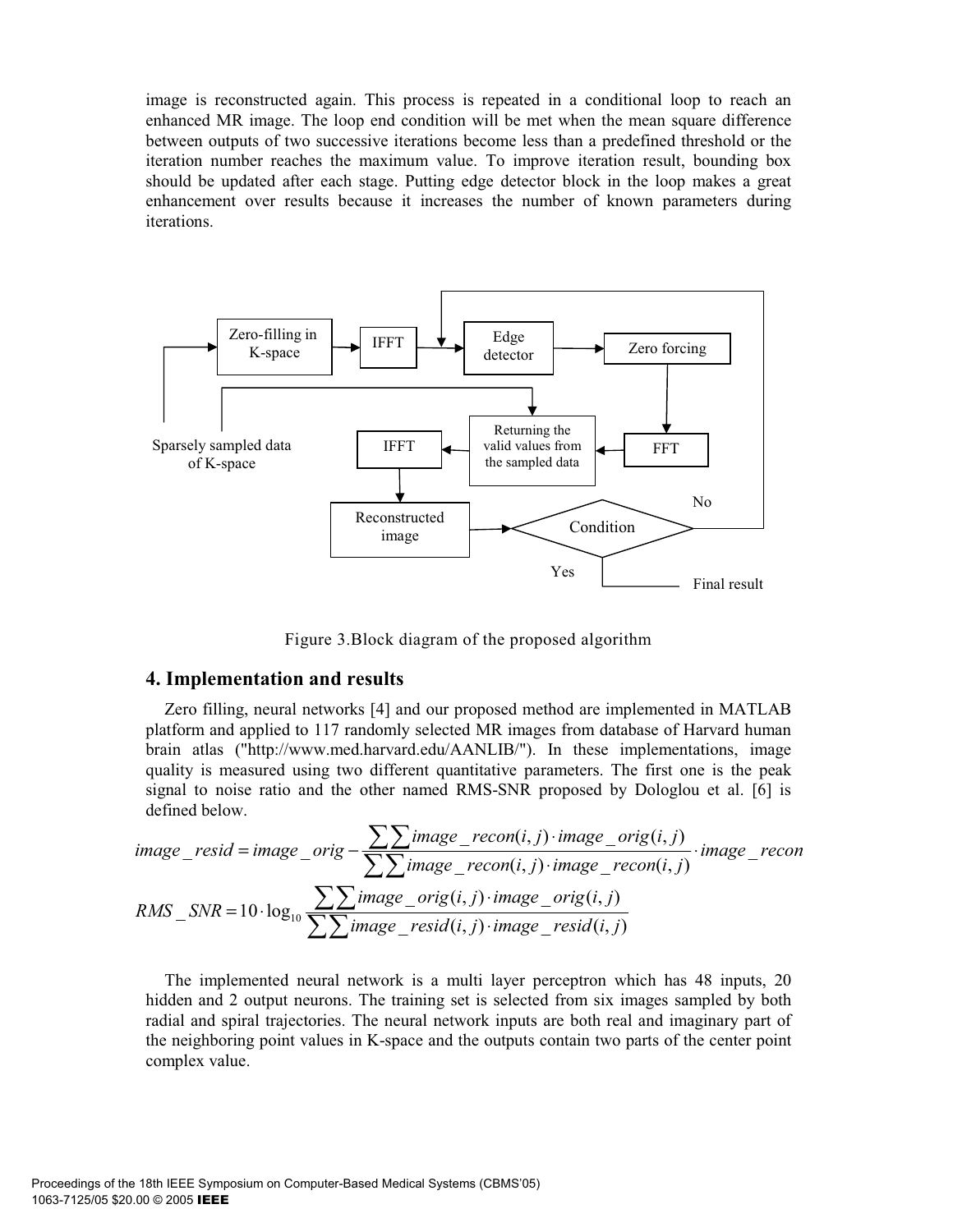| File name        | Sampling   | Sampling | Zero Filling |         | Neural Network |         | Iterative Algorithm |         |
|------------------|------------|----------|--------------|---------|----------------|---------|---------------------|---------|
|                  | Trajectory | density  |              |         |                |         |                     |         |
|                  |            |          | <b>PSNR</b>  | RMS-    | <b>PSNR</b>    | RMS-    | <b>PSNR</b>         | RMS-    |
|                  |            |          | (db)         | SNR(db) | (db)           | SNR(db) | (db)                | SNR(db) |
| Tc1              | Spiral 30  | 0.3656   | 10.56        | 2.98    | 19.24          | 8.52    | 25.33               | 17.73   |
| Tc1              | Radial 128 | 0.1161   | 13.95        | 6.36    |                |         | 24.97               | 17.37   |
| Tc1              | Radial 128 | 0.2191   | 23.14        | 15.53   | 24.2           | 16.82   | 32.45               | 24.84   |
| T <sub>14</sub>  | Spiral 30  | 0.3656   | 14.52        | 3.71    | 21.45          | 8.72    | 37.67               | 26.85   |
| T <sub>14</sub>  | Radial 128 | 0.2191   | 24.87        | 14.05   | 26.95          | 18.92   | 41.87               | 31.05   |
| Dg1              | Spiral 30  | 0.3656   | 16.87        | 3.54    | $- -$          | $- -$   | 46.08               | 32.74   |
| Dg1              | Radial 128 | 0.2191   | 24.12        | 10.77   | 25.68          | 13.12   | 43.02               | 29.67   |
| 038              | Spiral 30  | 0.3656   | 15.77        | 3.84    |                |         | 42.16               | 30.21   |
| 038              | Radial 128 | 0.2191   | 24.19        | 12.24   | 27.53          | 18.52   | 42.11               | 30.16   |
| Database         | Spiral 30  | 0.3656   | 14.16        | 3.48    | 19.73          | 10.86   | 38.2                | 27.50   |
| mean             |            |          |              |         |                |         |                     |         |
| Database<br>mean | Spiral 15  | 0.1839   | 13.14        | 2.70    |                |         | 21.75               | 11.14   |
| Database         | Radial 128 | 0.2191   | 24.43        | 13.73   | 29.84          | 16.45   | 43.70               | 33.01   |
| mean             |            |          |              |         |                |         |                     |         |
| Database<br>mean | Radial 64  | 0.1131   | 21.44        | 10.75   |                |         | 34.24               | 23.54   |
|                  |            |          |              |         |                |         |                     |         |
| Database         | Radial 32  | 0.0574   | 19.52        | 8.83    | --             | --      | 27.71               | 17.02   |
| mean             |            |          |              |         |                |         |                     |         |

Table 1.Simulation results of 117 selected images from Harvard database.

In the proposed method, the maximum number of iterations is set to 100 in order to reduce the process time. In most cases, number of iterations becomes less than the maximum limit. Because of high computational complexity of the Sobel edge detector operator, the bounding box is found once in three successive iterations.

The results for some selected images used in [4] and the overall quality measures have been presented in table 1. There are some blank cells in table because running the neural network method is time consuming and not necessary for all cases. Mean overall results of the whole test set comes in five last rows. Some result images for sampling trajectories and two methods have been shown in figures 4 and 5. Figure 6 shows the improving curve of the PSNR versus number of iterations for one selected image sampled using 30 spiral trajectories. It can be seen apparently that edge detection process in 38th iteration increased the number of known parameters and enhanced the saturated PSNR curve.



Figure 4.An example sampled using 32 radial trajectories. (From left to right: original image, zero-filled image, and iterative reconstructed image)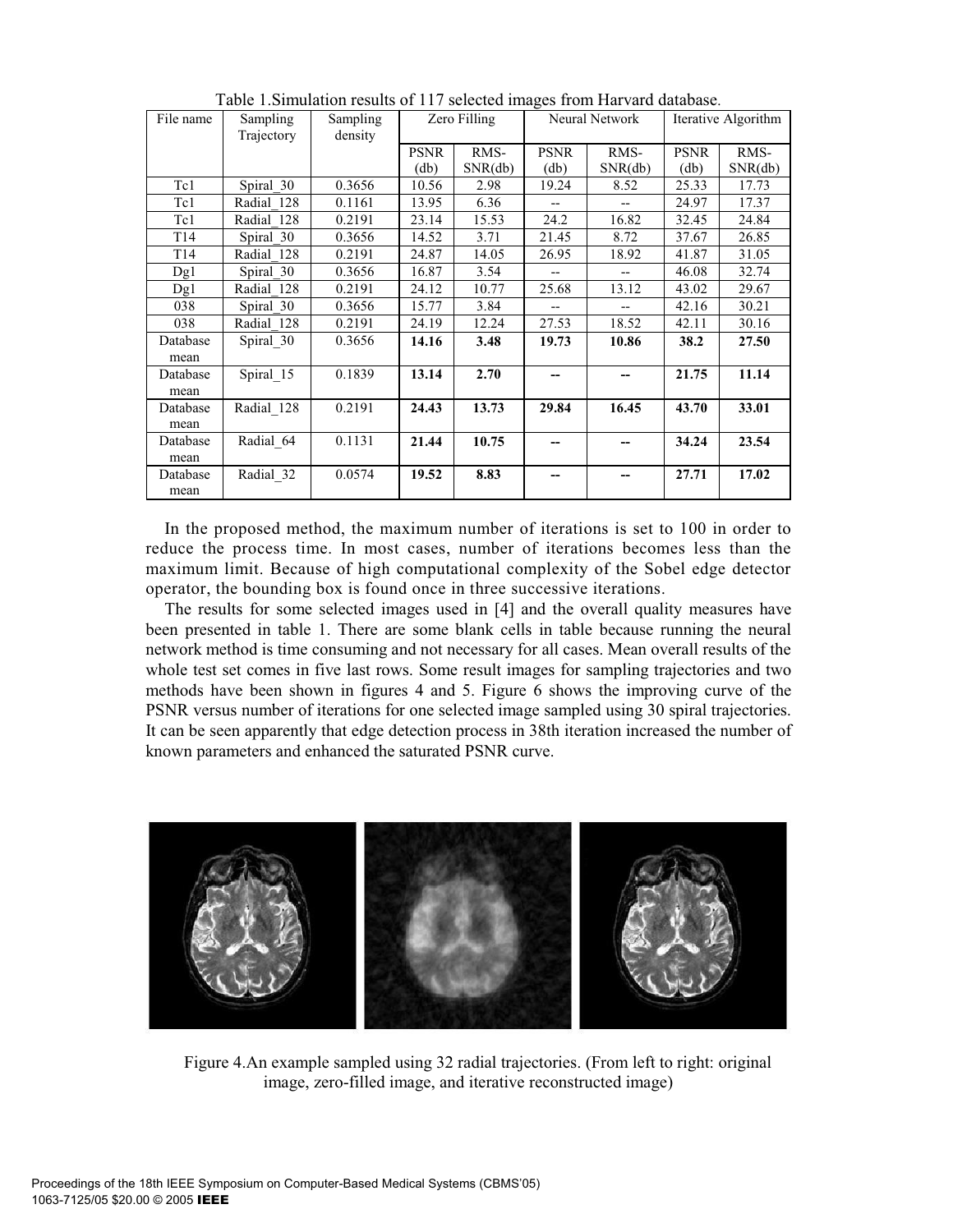

Figure 5.An example sampled using 30 spiral trajectories. (From left to right: original image, zero-filled image, and iterative reconstructed image)



Figure 6. PSNR vs. number of iterations for an example image sampled using 30 spiral trajectories

### **5. Conclusion**

A novel and model free iterative method is presented for reconstruction of sparsely sampled MR images. This algorithm has been implemented and tested successfully on several MR images. The results show that in most MR images, we can use the marginal black area and improve the reconstructed image quality. The radial sampling method in comparison with the spiral one has higher density near the center of K-space; hence, zero-filled and iteratively reconstructed images for this sampling trajectory have better quality.

## **6. References**

[1] Zhi-Pei Liang and P.C. Lauterbur, "Principles of Magnetic Resonance Imaging: A Signal Processing Perspective", IEEE press, 1999.

[2] H. Yan, "Signal processing for magnetic resonance imaging and spectroscopy", Marcel Dekker Inc., 2002. [3] H. Yan and M. Braun, "Image reconstruction from fourier domain data sampled along zig-zag trajectory," Magnetic Resonance in Medicine, vol 36, 834-846, 1996.